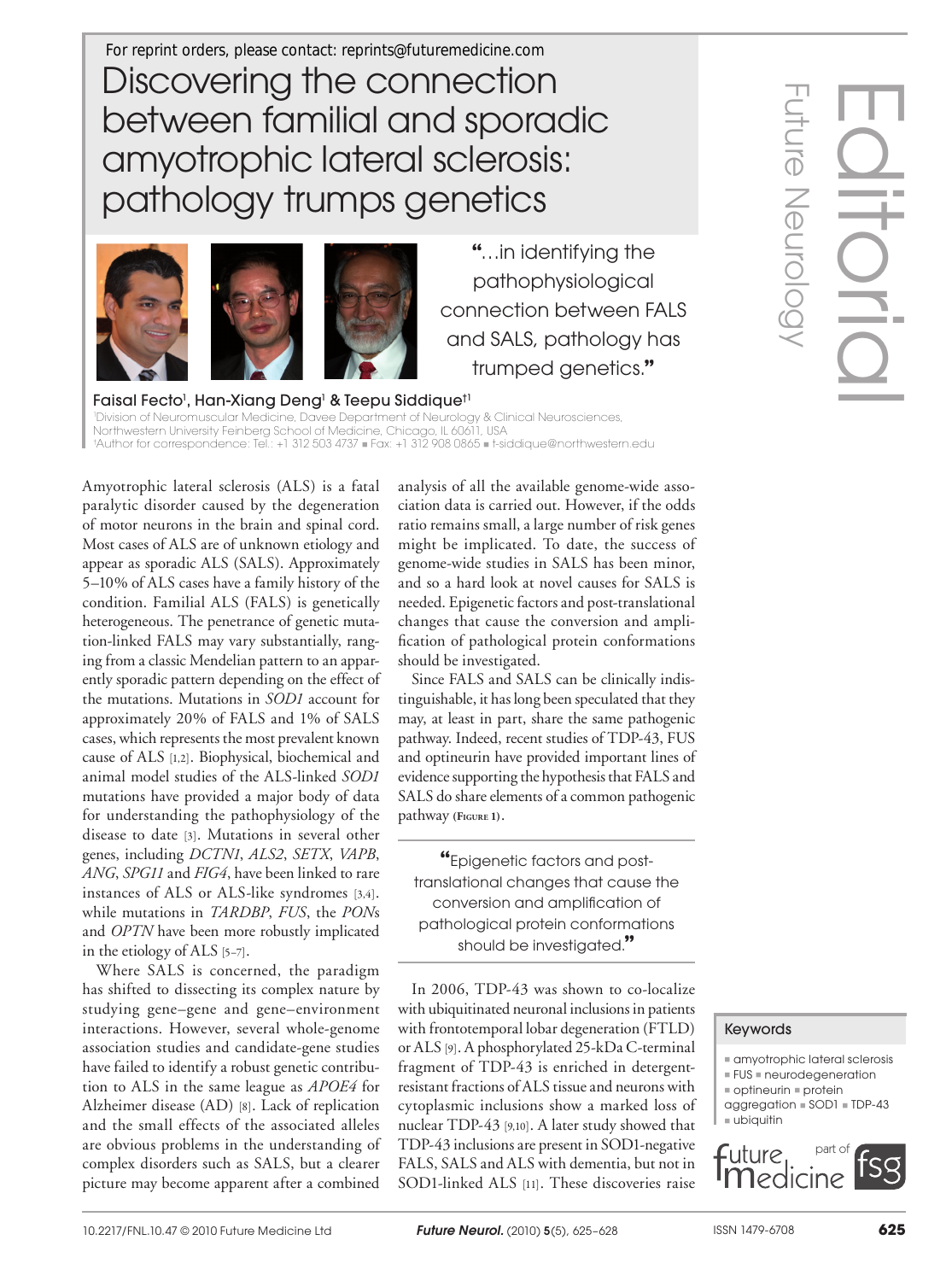



the possibility that cytoplasmic inclusions of TDP-43 might play a mechanistic role in neurodegeneration in ALS. Subsequent to these discoveries, mutations in *TARDBP*, the gene encoding TDP-43 were reported by several groups in approximately 1–4% of FALS and some SALS patients [12,13]. Interestingly, these findings followed reports of negative genetic associations between *TARDBP* and ALS [14].

In 2009, mutations in *FUS* were found in a subset of FALS [15,16]. Similarly to TDP-43, FUS is usually a nuclear protein, but when mutated, it is mislocalized to the cytoplasm [15,16]. Immunoblot experiments have shown an enrichment of full-length FUS in cytoplasmic fractions, but biochemical abnormalities involving posttranslational modifications such as phosphorylation have not been found [15,16]. Although mutations in *FUS* account for only 4–5% of FALS, it was recently shown that pathological FUSimmunoreactive inclusions are present in virtually all of the SALS and ALS/dementia cases [17]. FUS-immunoreactive inclusions are also present in most but not all cases of FALS, including those with mutations in *FUS* or *TARDBP* [17]. However, the FALS cases with *SOD1* mutations appeared to be an exception in which FUS inclusions were not detected [17]. The FUS-containing inclusions are also immunoreactive, with antibodies to TDP-43, p62 and ubiquitin [17]. It is not immediately evident whether these FUS/TDP-43/ubiquitin/p62 positive inclusions are toxic to the motor neurons or whether sequestration of these proteins in inclusions deprives the cells of these and other essential proteins and RNA transcripts. However, these findings indicate that these proteins may be involved in a common pathogenic pathway shared by both SALS and FALS, but the SOD1-linked FALS is likely to have a pathway that is distinct from the other forms of ALS.

TDP-43 and FUS are both RNA/DNAbinding proteins with many structural and functional similarities. They have both been implicated in transcription, splicing, transport of RNA and protein translation [18]. Given their causal role in ALS, research efforts need to be directed towards understanding the role of RNA processing and protein aggregation pathways in the pathophysiology of ALS.

Recently, mutations in *OPTN*, the gene encoding optineurin, previously reported to be a causative gene for primary open-angle glaucoma, were linked to ALS [7]. Immunohistochemistry revealed an increased cytoplasmic staining with optineurin antibody in a patient with a mutation in this gene. Optineurin was found in skein-like inclusions of SALS and could be co-localized with antiubiquitin and anti-TDP-43 antibodies. Moreover, SOD1-immunoreactive Lewy-bodylike hyaline inclusions of SOD1-FALS were also reactive with the optineurin antibody [7]. We have not observed co-localization of optineurin with skein-like inclusions of SOD1-FALS, which is the prominent type of inclusion observed in this form of ALS  $\beta$  [SIDDIQUE T *ET AL.*, Unpublished Data]. This implies that optineurin might be involved in a broader pathogenesis of ALS and may provide a bridge, based on pathology, between SOD1-ALS and other forms of ALS. However, whether the more characteristic skein-like inclusions in SOD1-ALS are also immunoreactive with optineurin antibodies remains to be verified in future studies.

**"**Since [familial amyotrophic lateral sclerosis] and [sporadic amyotrophic lateral sclerosis] can be clinically indistinguishable, it has long been speculated that they may, at least in part, share the same pathogenic pathway.**"**

Parallels can be drawn between TDP-43, FUS and optineurin and other proteins involved in neurodegeneration such as APP,  $\alpha$ -synuclein and tau. Mutations in the genes encoding APP or  $\alpha$ -synuclein are known to cause AD or Parkinson disease (PD) in a small number of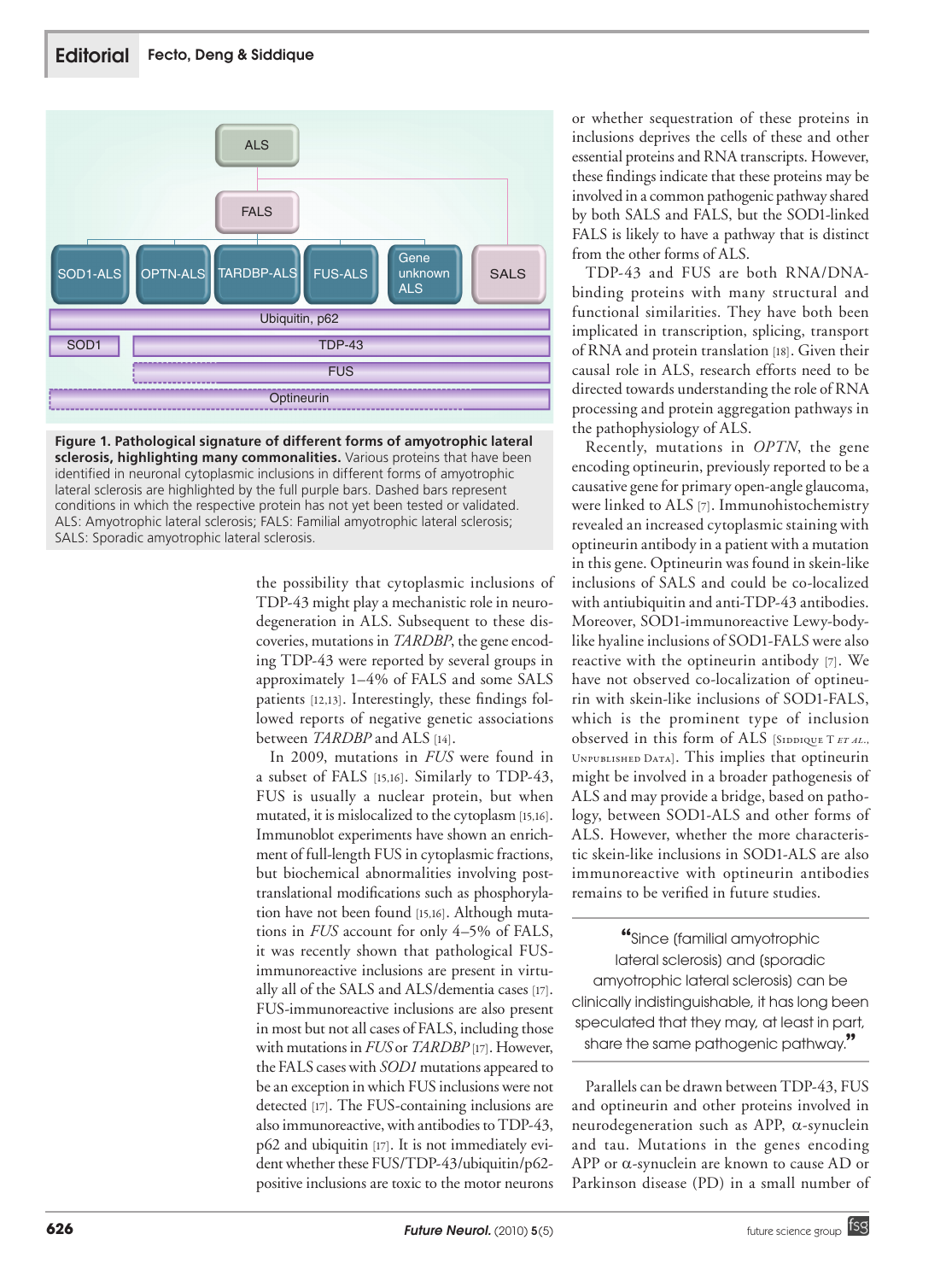families. However, extracellular plaques containing b-amyloid and Lewy bodies containing  $\alpha$ -synuclein appear to be the most prominent pathology in virtually all AD and PD, respectively. Similarly, a common feature of TDP-43, FUS and optineurin is that they aggregate in SALS, even though mutations are present in only a very small minority of ALS cases. In addition, it is noteworthy that whereas TDP-43 and/or FUS inclusions are present in the pathology of diverse diseases such as ALS, dementias, polyglutamine diseases, Parkinsonism and myopathies, mutations in these genes are very specific to causing ALS and, rarely, FTLD [18]. In this respect, these proteins are similar to tau, which is present in the neurofibrillary tangles observed in AD pathology, but mutations in its gene cause syndromes that are more consistent with FTLD. Such rare but pathogenic mutations provide a novel approach where the gene and its product can be investigated in molecular pathways at epigenetic, genetic and post-translational levels. Hence, discovery of mutations in TDP-43, FUS and optineurin should point to the appropriate directions and provide novel targets to explore the pathogenic pathways not only for a specific form of FALS, but also for the most common form of the disease – SALS. Sometimes the discovery of pathological post-translational mechanistic involvement (as was the case with TDP-43) precedes the discovery of genetic linkage showing causal involvement (as was the case with FUS and optineurin). These discoveries may also unravel the role of these proteins in the common pathophysiology of neurodegeneration by highlighting unifying pathways and mechanisms. It appears that in identifying the pathophysiological connection between FALS and SALS, pathology has trumped genetics. The pendulum has swung towards SALS; we are now where researhc into more common diseases such as AD and PD was several years ago.

These recent discoveries have illuminated the strong connection between SALS and FALS with many implications for future research. Using genomic and proteomic tools, many new agents responsible for pathology will be found in ALS in the future. To date, the most commonly used models of ALS are transgenic mice overexpressing mutant SOD1, especially SOD1-G93A [19]. These mice are widely accepted as the most phenotypically proximate animal models for basic and translational ALS research. A large number of potentially therapeutic agents have been screened using these mutant SOD1 transgenic mice, based at least in part on the assumption that the disease mechanism(s) in SALS is similar to that in SOD1-ALS. However, this assumption may not be appropriate. Although motor neuron degeneration is a shared downstream pathway in every type of ALS, the upstream pathway of SALS is probably different from that of SOD1- ALS based on the protein composition of the intracellular inclusions. Therefore, therapeutics for the upstream pathway of SOD1-ALS may not be effective for SALS.

**"**…SOD1-linked [familial amyotrophic lateral sclerosis] is likely to have a pathway that is distinct from the other forms of [amyotrophic lateral sclerosis].**"**

Recently, several studies have shown that overexpression of either wild-type or mutant TDP-43 in rodents, flies and worms leads to the features of TDP-43 proteinopathy observed in ALS [20–24]. Several groups are currently developing FUS transgenic models. A previous study has already demonstrated that FUS deficiency leads to perinatal death in mice, whereas hemizygous mice appear to have a normal phenotype [25]. These findings imply that mutations in TDP-43 and FUS may cause disease through a gain of function mechanism. However, because *FUS*- and *OPTN*-linked ALS may follow a recessive inheritance pattern, a loss of function mechanism cannot be excluded, especially because extensive histopathological analysis has not been possible in these recessive families owing to a lack of autopsy material. In the recessively linked ALS families described for these genes, heterozygous individuals have been disease-free. Development of new ALS models targeting these genes should rapidly accelerate the discovery of new drugs that can regulate accumulation of these proteins or their downstream consequences. For instance, a high throughput approach to find novel drugs that restore the localization of TDP-43 and FUS may not only help in treating FALS caused by mutations in these genes, but also SALS in which these proteins are mislocalized. These drugs may be more relevant to the treatment of the vast majority of ALS patients.

## Future perspective

Familial and sporadic ALS are clinically indistinguishable, and it has long been speculated that they may share elements of the same pathogenic pathway. This hypothesis has been supported by recent studies of TDP-43, FUS and optineurin providing implications for future